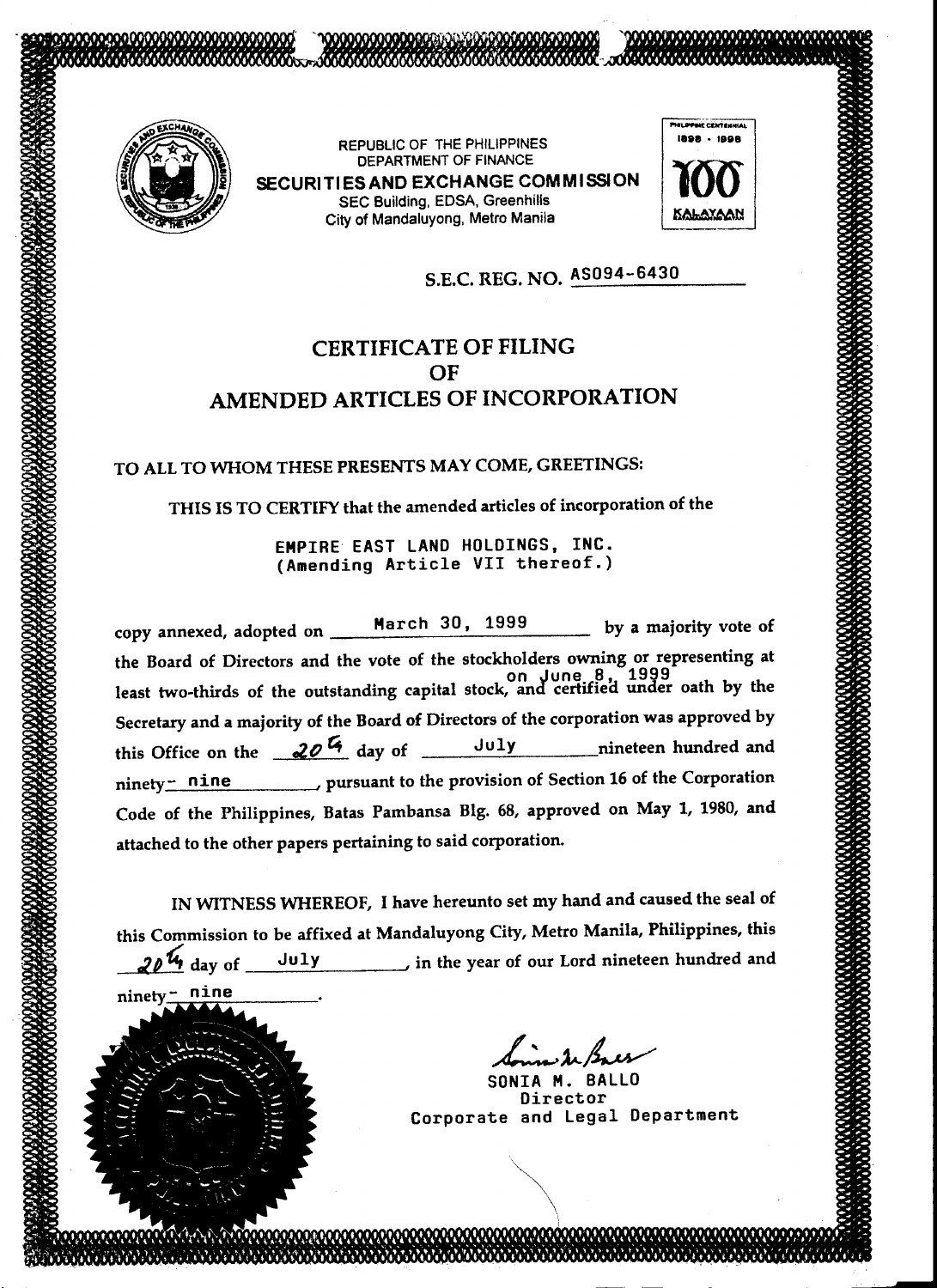## **CERTIFICATE OF AMENDMENT**

of the or~

## **AMENDED ARTICLES OF INCORPORATION**

or

# **Empire East Land Holdings, Inc.**

### **KNOW ALL MEN BY THESE PRESENTS:**

That the undersigned, being the *Chairman,* the *Corporate Secretary,* and at least a *majority*  of the members of the *Board of Directors* of **Empire East Land Holdings, Inc.** (the *"Corporation")* do hereby certify that the attached are the *true and correct copies* of the **AMENDED ARTICLES OF INCORPORATION** of the *Corporation* embodying the *amendment* of *Article Seventh* of the said Amended Articles of Incorporation *increasing the authorized capital stock* of the *Corporation* from the present =P=10.0 Billion *to THIRTEEN BILLION PESOS (=P=l3,000,000,000.00), Philippine currency, divided into ELEVEN BILLION (11,000,000,000)* COMMON shares with a par value of One Peso (=P=1.00) per share and Two Billion (2,000,000,000) PREFERRED shares with a par value of One Peso (=P=1.00) per share, which amendment was duly *approved* by the stockholders owning or representing at least *two-thirds (213)* of the *entire subscribed and outstanding capital stock* of the *Corporation* at the Annual Stockholders' Meeting of the *Corporation* duly called for the purpose held on *June 8, 1999* at the Eastwood City Information Center (Showroom), C-5 Road, Bagumbayan, Quezon City, Metro Manila, Philippines and by at least a *majority* of the members of the *Board of Directors* of the *Corporation* at their special meeting duly called for the purpose held on *March 30, 1999* at its principal office and business address.

**IN WITNESS WHEREOF,** we have hereunto set our hands on the 9<sup>th</sup> day of June 1999 at Makati City, Metro Manila, Philippines.

**BOARD OF DIRECTORS TAN ANDREW** ANTHONY CHARLEMAGNE C.YU  $\mathcal{A}=\mathcal{A}$  , and  $\mathcal{A}=\mathcal{A}$  , and  $\mathcal{A}=\mathcal{A}$  , and  $\mathcal{A}=\mathcal{A}$ *Director*  GERARDO C. GARCIA **MAN JGIT** Director *Director*  **REYNALDOS.GUEVARA GEORGE T. YANG**  *Director Director*  **ENRIQUE SANTOS L. SY** *Director*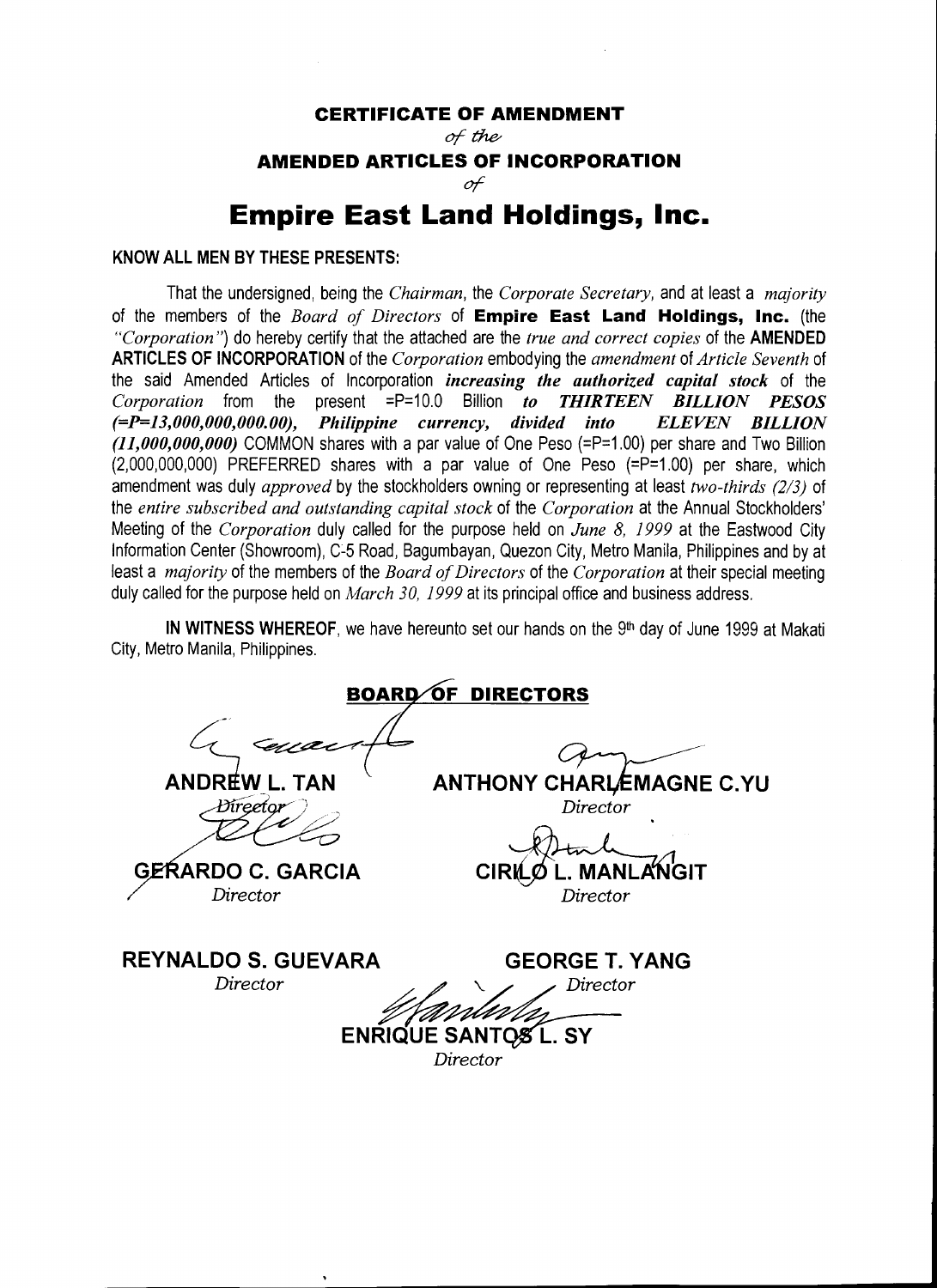CERTIFIED CORRECT : ATTESTED BY :

c;\_ ~// ANDRE~ **L. TAN** <sup>l</sup>

**ENRIQUE SANTOS L. SY** *Chairman Corporate Secretary* 

Republic of the Philippines ) Makati city, Metro Manila ) S.S.

 $2,~\mathbb{Q}_{++},~\mathbb{Q}_{++},~\mathbb{Q}_{++},~\mathbb{Q}_{++},~\mathbb{Q}_{++},~\mathbb{Q}_{++},~\mathbb{Q}_{++},~\mathbb{Q}_{++},~\mathbb{Q}_{++},~\mathbb{Q}_{++},~\mathbb{Q}_{++},~\mathbb{Q}_{++},~\mathbb{Q}_{++},~\mathbb{Q}_{++},~\mathbb{Q}_{++},~\mathbb{Q}_{++},~\mathbb{Q}_{++},~\mathbb{Q}_{++},~\mathbb{Q}_{++},~\mathbb{Q}_{++},~\mathbb{Q}_{++},~\mathbb{Q}_{++},~\mathbb{Q}_{++},~\mathbb{Q}_{++},~\$ 

SUBSCRIBED AND SWORN to before me this \_\_\_\_\_<sup>th</sup> day of June 1999 at Makati City, Metro Manila, Philippines, affiants exhibiting to me their respective Community Tax Certificate numbers as well as their dates and places of issue, to wit :

| Name                             | $C.T.C.$ No. | Date & Place Issued                                            |
|----------------------------------|--------------|----------------------------------------------------------------|
| <b>ANDREW L. TAN</b>             | 01761606     | $\frac{1}{2}$ .<br>$2 - 9 - 99$                                |
| <b>ANTHONY CHARLEMAGNE C. YU</b> | 07952007     | $1 - 6 - 99$ Makan CITY                                        |
| <b>GERARDO C. GARCIA</b>         | 00061201     | $^\prime$ мака $\eta$ $\alpha$ r $\gamma^\prime$<br>$3.9 - 99$ |
| <b>CIRILO L. MANLANGIT</b>       | 19954283     | ,<br>, макап стү<br>, мапрлим Yong<br>$1 - 10 - 99$            |
| <b>REYNALDO S. GUEVARA</b>       | 06813939     | $3 - 5 - 99$                                                   |
| <b>GEORGE T. YANG</b>            | 00050751     | $2 - 26$ 99 Makan ary                                          |
| <b>ENRIQUE SANTOS L. SY</b>      | 18398447     | Manila<br>$1 - 22 - 99$                                        |
| Eua                              |              |                                                                |
| Ø                                |              |                                                                |

 $\mathcal{V} \setminus \mathcal{Q}$  . iSP & windragularis, by Petergis. / ) 1-\

NOTA®Ý PUBLIC

Doc. No.  $483$ Page  $No.$   $\overline{a^{03}}$ Book No.  $\underline{\mathcal{F}}$ Series of 1999

*)* 

*DOCSEC38/support-empire* 

 $\mathbb{R}^{2d}$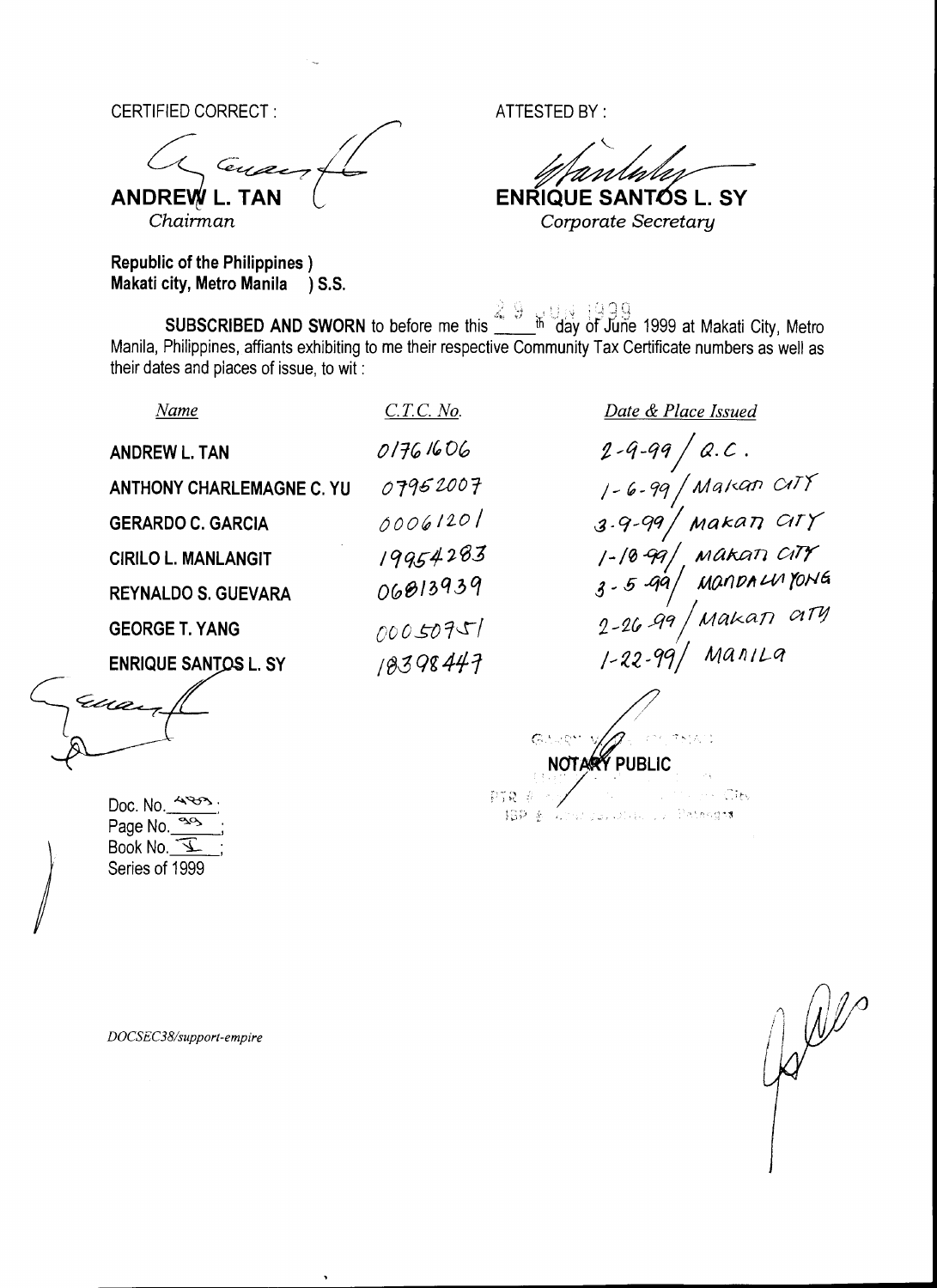## **AMENDED**

## **ARTICLES OF INCORPORATION**

of

# **Empire East Land Holdings, Inc.**

KNOW ALL MEN BY THESE PRESENTS:

عاديات اللقارية

That we, all of whom are Filipinos, of legal age, residents of the Philippines, have this day voluntarily associated together for the purpose of forming a corporation under the laws of the Philippines :

## AND WE HEREBY CERTIFY:

FIRST : That the name of said *Corporation* shall be EMPIRE EAST LAND HOLDINGS, INC. (the *"Corporation")* 

### PRIMARY PURPOSE

SECOND : That the purpose for which said *Corporation* is formed are :

a) To engage in the business of real estate development, mass community housing, townhouses and row houses development, residential subdivision and other massive horizontal land development, alone or in syndicate or joint ventures with others and for this purpose acquire land by purchase, lease, donation or otherwise, and to own, use, improve, subdivide, hold, administer, sell, convey, exchange, lease, mortgage, dispose of, work, improve, develop, subdivide, and otherwise deal in real property of any kind and any interest or right therein and to construct, improve, manage or otherwise dispose of buildings, condominium, apartments and other structures of whatever kind, together with their appurtenances whether for dwelling, commercial or industrial purposes;

b) To conduct, maintain, engage in, and carry on the business of acquiring, constructing, developing and operating hotels, lodges, resorts and other tourist-oriented projects, either alone or in conjunction with others; and

c) To perform all and everything necessary and proper for the attainment of the said purposes, or in furtherance of any of the above purposes, either alone or in association with corporations or individuals.

#### SECONDARY PURPOSES

a) To promote, establish, operate, manage, own or invest in any and all kinds of business enterprises or assist or participate in organization, merger or consolidation thereof, and in connection with such activities, to subscribe to, purchase or otherwise acquire shares of stock or other evidence of equity participation in any business enterprise, or purchase or otherwise acquire all or part of assets, franchise, concession or goodwill of any firm, corporation or establishment as may be allowed by law;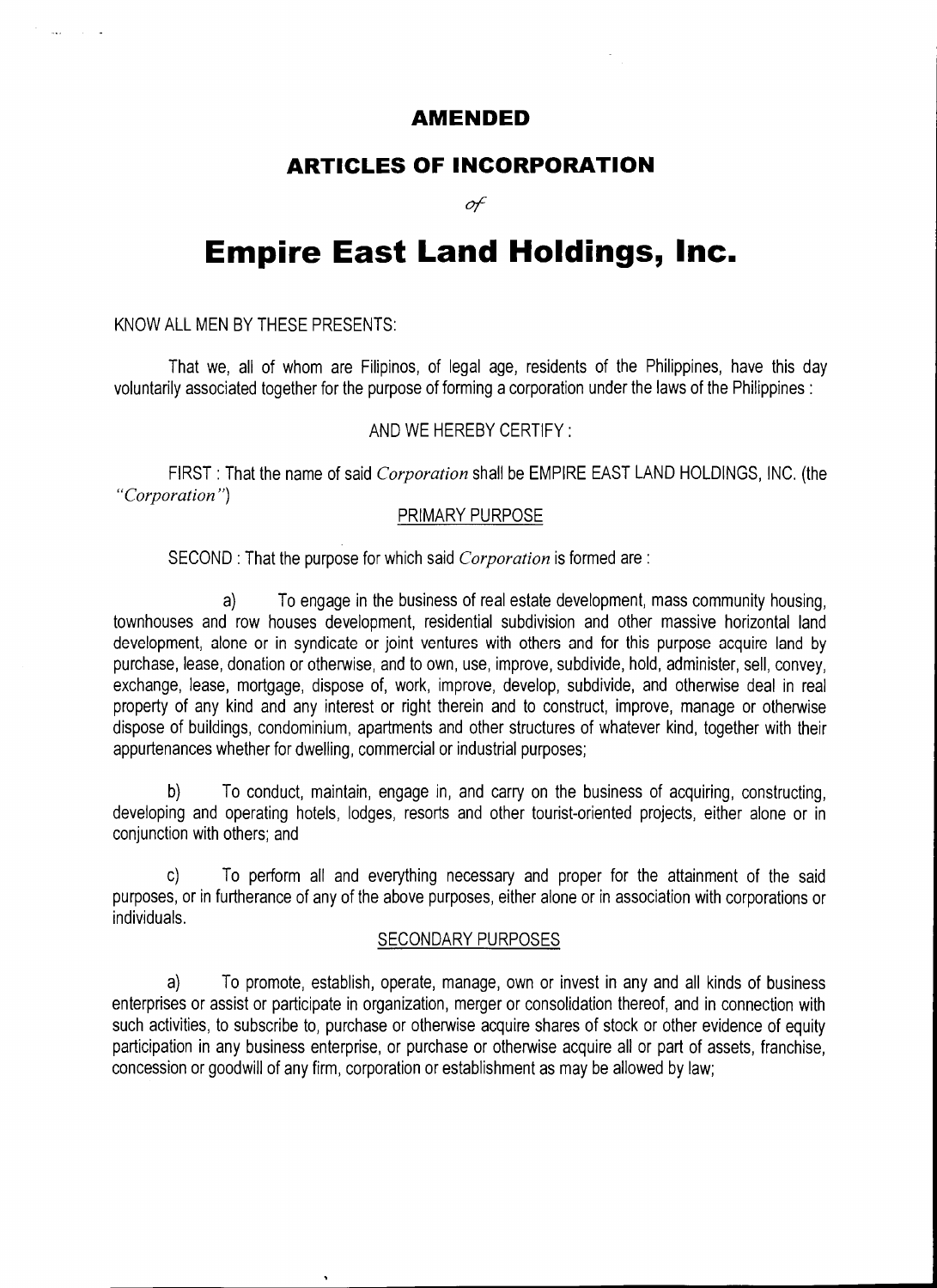b) To borrow money, to make and issue notes and other evidence of indebtedness of all kinds and to secure the same by mortgage, pledge or otherwise, in amounts as the business of the Corporation may require;

c) To deal in, engage and transact, directly or indirectly, all forms of business and mercantile acts and transactions concerning all kinds of real or personal property, movables, semi-movables or immovables, goods, wares, chattels, choses in action, tangible and intangible property, technical and industrial equipment and machineries, personal and real rights, commercial papers and documents, securities, evidence of indebtedness or things, including future ones, which are not excluded from the commerce of man or which are not contrary to law or good morals;

d) To borrow or raise money or funds for the purpose/s of the *Corporation,* and in pursuance thereof, to issue any mortgage, hypothecation, deed of trust, debenture, bond, lien or obligation of the corporation, either at par or premium, secured by all or any parts of the undertakings revenues, rights and properties of the *Corporation* and to exchange or vary from time to time any such securities;

e) To carry on a general mercantile and commercial business, buying or otherwise acquiring, holding, importing and exporting, selling and otherwise disposing, and dealing in goods, wares, merchandise or anything of any nature, natural or artificial, which is or may become an article of commerce;

f) To act as commercial or general agent or factor, to undertake the general management or representation of any person, either within or without the Philippines; in no case, however, shall the *Corporation* manage the funds, securities and portfolios and similar assets of such managed entities; any transaction or negotiation of any business of shipping, air, water or land passenger and/or freight transportation, maritime, commercial, manufacturing, or other business of any nature whatsoever and while so acting as such agent, factor or manager, to perform such acts, enter into such contracts and obligations and carry on such transactions as shall tend to promote the best interests of the *Corporation* and those it represents;

g) To do a general business as commission merchant, selling agent and factor, and conduct, manage and operate the general business of importers and exporters, to make such contracts as may from time to time be required to be made; to deal or traffic in, negotiate, acquire, keep and dispose of commercial or other papers;

h) In furtherance of its business, enter into, make, perform and carry out, or cancel and recind contracts of every kind and for any lawful purpose with any person, firm, association, corporation, syndicate, domestic or foreign or others;

To acquire for itself by purchase, and to invest in, hold, sell, or otherwise dispose of, stocks, bonds, debentures, certificates or other securities of any corporation, domestic or foreign, or the bonds or other obligations and evidence of indebtedness of any person or persons, in the same manner and extent as juridical persons might, could or would do, and while the owner or holder of such stocks, bonds or other securities, to exercise all the rights, powers and privileges appurtenant thereto without necessarily engaging in stock brokerage herein;

j) To apply for, obtain, register lease, license, purchase or otherwise acquire, and to hold, use, own, operate, sell, assign or otherwise dispose of any trademark, trade name, trade secret, formula,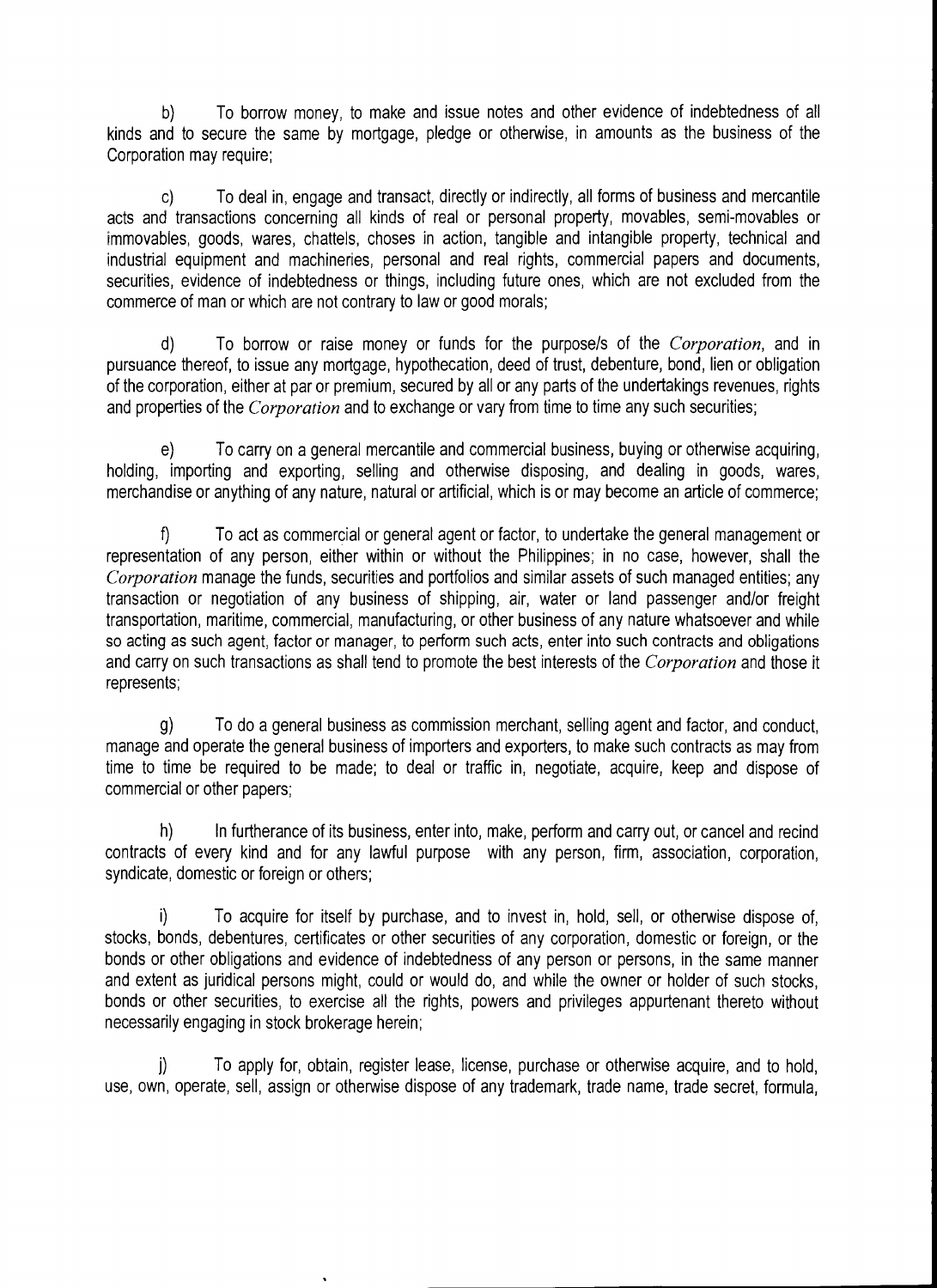patent, invention, copyright, improvement or process used in connection with or secured under letter, patent or copyright, domestic or foreign;

k) Directly or indirectly, to by, sell, rent, manufacture, install, use, operate and generally deal in machines, mechanisms, devices, apparatuses, inventions, gadgets and equipment of all kinds and types and technical and industrial improvements known to and within the commerce of man;

I) To make, enter into, execute, ratify, confirm, sign, undertake and perform contracts of any and all kinds and description with any person, firm or corporation, whether governmental public or private, without limit as to amount and conditions, including but not by way of limitations, contracts, creating rights, encumbrances, liens, assessments, servitudes and other privileges respecting any of the property of any kind owned by the *Corporation;* and,

m) To do al such other things and acts as are necessary or impliedly included, incidental or conducive to the attainment of the above objects or any of them, or which may be conveniently carried on and done in connection therewith, or which may be calculated, directly or indirectly, to enhance the value of or render profitable any business of the *Corporation,* always provided that nothing shall be done in connection with any of the above objects which is prohibited by of the laws of the Philippines now or hereafter existing, and provided further that the funds of the *Corporation* invested for one purpose shall not be diverted for another purpose except in accordance with Section 17 of the Corporation Code, as amended.

THIRD : That the place where the principal office the *Corporation* is to be established or located is in Metro Manila, Philippines.

FOURTH : That the term for which said *Corporation* is to exist is fifty (50) years from and after the date of its incorporation.

FIFTH : That the names, nationalities and addresses of the incorporators of said *Corporation* are as follows:

| ANDREW L. TAN              | Filipino | 10 Taft Street, Greehills<br>San Juan, Metro Manila                             |
|----------------------------|----------|---------------------------------------------------------------------------------|
| KATHERINE L. TAN           | Filipino | 10 Taft Street, Greehills<br>San Juan, Metro Manila                             |
| ELIZABETH DE JESUS         | Filipino | Equitable Bank Bldg., Greenhils<br>San Juan, Metro Manila                       |
| <b>CIRILO L. MANLANGIT</b> | Filipino | One Beverly Place<br>#35 Annapolis Street, Greenhills<br>San Juan, Metro Manila |
| LOURDES G. CLEMENTE        | Filipino | #18 Denmark Street, Better<br>Living Subd., Paranaque<br>Metro Manila           |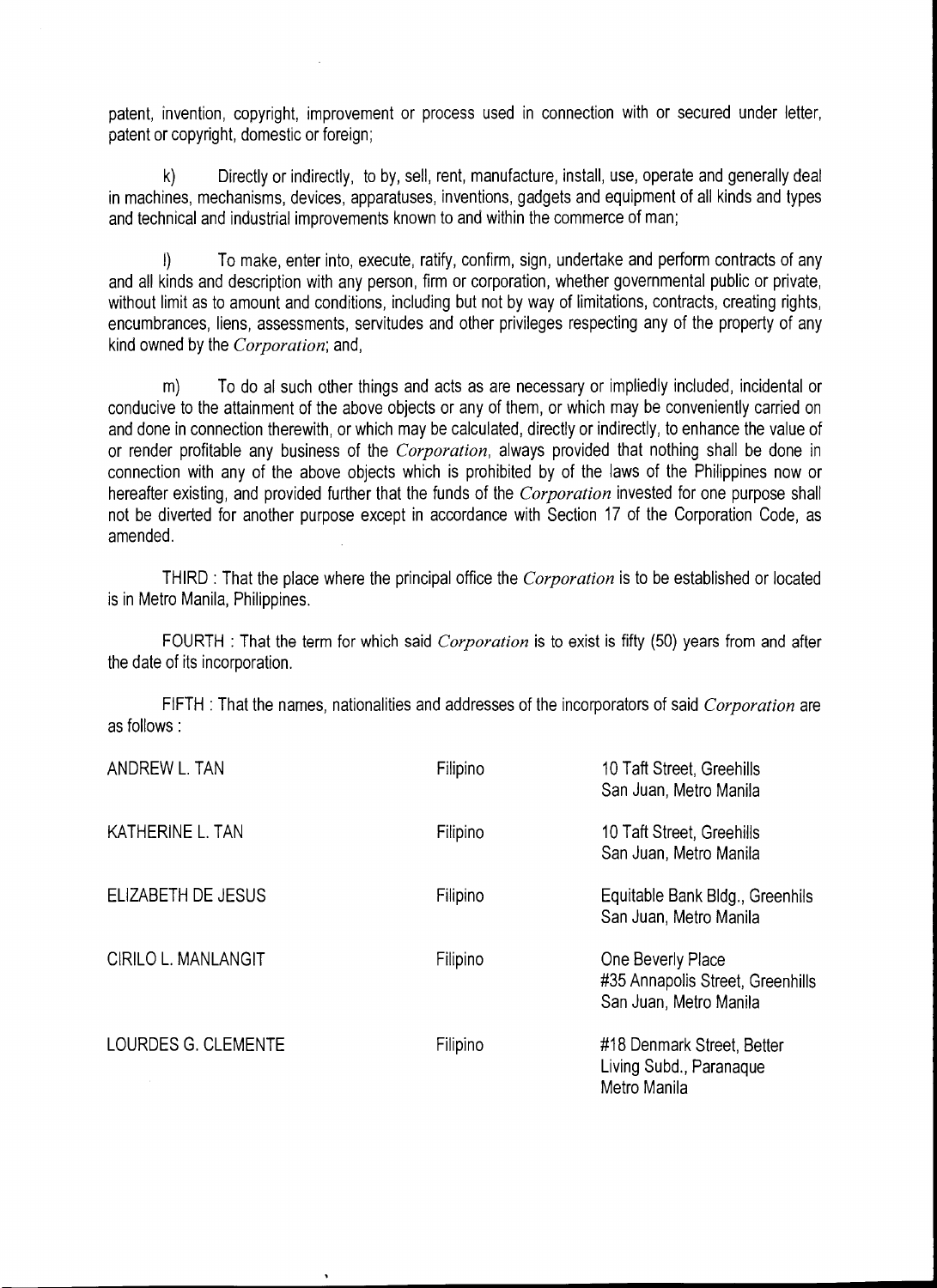SIXTH : That the number of Directors of said *Corporation* shall be seven (7) and that the names and residences of the Directors of the *Corporation* who initially served until their successors are were elected and qualified as provided by the By-Laws are as follows, to wit: *(Amended as of March 26, 1998)* 

| ANDREW L. TAN              | Filipino | 10 Taft Street, Greehills<br>San Juan, Metro Manila                             |
|----------------------------|----------|---------------------------------------------------------------------------------|
| KATHERINE L. TAN           | Filipino | 10 Taft Street, Greehills<br>San Juan, Metro Manila                             |
| ELIZABETH DE JESUS         | Filipino | Equitable Bank Bldg., Greenhils<br>San Juan, Metro Manila                       |
| <b>CIRILO L. MANLANGIT</b> | Filipino | One Beverly Place<br>#35 Annapolis Street, Greenhills<br>San Juan, Metro Manila |
| LOURDES G. CLEMENTE        | Filipino | #18 Denmark Street, Better<br>Living Subd., Paranaque<br>Metro Manila           |

SEVENTH : That the amount of capital stock of said *Corporation* is **THIRTEEN BILLION PESOS (=P=13,000,000,000.00),** Philippine currency, and said capital stock is divided into : **(AMENDED AS OF MARCH 30, 1999)** 

a) **ELEVEN BILLION (11,000,000,000)** shares of COMMON STOCK with a par value of ONE PESO (=P=1.00) per share, and **(AMENDED AS OF MARCH 30, 1999)** 

TWO BILLION (2,000,000,000) shares of PREFERRED STOCK with a par value of ONE PESO (=P=1.00) per share, and which shall be convertible, non-voting (except in those cases expressly provided by law and the Enabling Resolutions), and have no pre-emptive right to subscribe to or purchase any shares of any class. The Preferred Stock shall be issued subject to the following conditions, rights, preferences, qualifications and limitations and which shall appear and be printed on the Certificates of Preferred Stock.

The Preferred Shares may be issued from time to time in one or more series as the Board of Directors of the Corporation may determine. Provided, that there shall be a series of preferred shares which shall be redeemable. Authority is hereby expressly granted to the Board of Directors to establish and designate each particular series of Preferred Shares, to fix the number of shares to be included in each of such series, and to determine the cash dividend rate or amount, if any, and the price, period, and maner of conversion or redemption of shares for each of such series. The specific terms and restrictions of each series of Preferred Shares shall be specified in such resolutions(s) as may be adopted by the Board of Directors prior to the issue of each of such series (the "Enabling Resolutions"), which resolutions shall be filed with the Securities and Exchange Commission and thereupon be deemed a part of these Articles of Incorporation. Provided, however, that all Preferred Shares surrendered either upon conversion or redemption may again be issued or disposed of by the *Corporation. (Amended as of March 26, 1998)*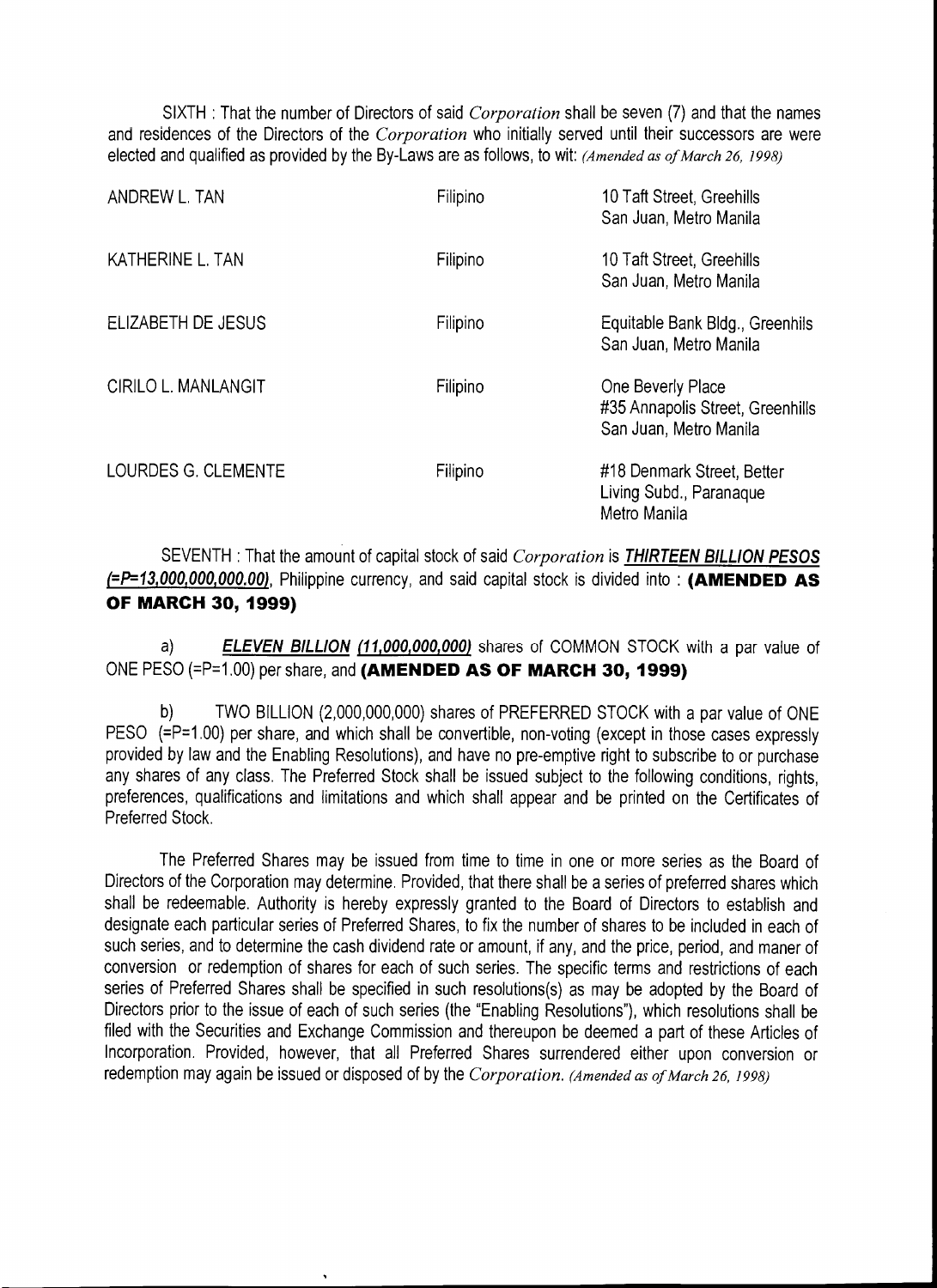EIGHTH : That the amount of capital stock which has been actually subscribed is ONE HUNDRED TWENTY-FIVE MILLION (=P=125,00,000,00) PESOS and the following persons have subscribed for the number of shares and amount of capital stock set out after their respective names :

| Name                                            | Residence                                                                       | <b>Number of Shares</b><br><b>Subscribed</b> | <u>Amount of</u><br><b>Capital Stock</b> |
|-------------------------------------------------|---------------------------------------------------------------------------------|----------------------------------------------|------------------------------------------|
| <b>MEGAWORLD PROPERTIES</b><br>& HOLDINGS, INC. | 16th Floor Solidbank Bldg.<br>777 Pase de Roxas<br>Makati, Metro Manila         | 124,999,995                                  | $=$ P=124,999,995.00.00                  |
| ANDREW L. TAN                                   | 10 Taft Street, Greehills<br>San Juan, Metro Manila                             |                                              | 1.00 <sub>1</sub>                        |
| KATHERINE L. TAN                                | 10 Taft Street, Greehills<br>San Juan, Metro Manila                             |                                              | 1.00                                     |
| ELIZABETH DE JESUS                              | Equitable Bank Bldg., Greenhils<br>San Juan, Metro Manila                       |                                              | 1.00 <sub>1</sub>                        |
| <b>CIRILO L. MANLANGIT</b>                      | One Beverly Place<br>#35 Annapolis Street, Greenhills<br>San Juan, Metro Manila | 1                                            | 1.00                                     |
| LOURDES G. CLEMENTE                             | #18 Denmark Street, Better<br>Living Subd., Paranaque                           |                                              | 1.00                                     |
|                                                 | Metro Manila                                                                    | 125,000,000                                  | $=$ P=125,000,000.00                     |

NINTH : That the following persons have paid on the shares of capital stock for which they have subscribed, the amounts set out after their respective names :

| MEGAWORLD PROPERTIES<br>& HOLDINGS, INC. | 16th Floor SolidBank Bldg.<br>777 Pase de Roxas<br>Makati, Metro Manila | $= P = 31,249,999.00.00$ |
|------------------------------------------|-------------------------------------------------------------------------|--------------------------|
| ANDREW L. TAN                            | 10 Taft Street, Greehills<br>San Juan, Metro Manila                     | 1.00                     |
| KATHERINE L. TAN                         | 10 Taft Street, Greehills<br>San Juan, Metro Manila                     | 1.00 <sub>1</sub>        |
| ELIZABETH DE JESUS                       | Equitable Bank Bldg., Greenhils<br>San Juan, Metro Manila               | 1.00                     |
| CIRILO L. MANLANGIT                      | One Beverly Place<br>#35 Annapolis Street, Greenhills                   | 1.00 <sub>1</sub>        |

 $\ddot{\phantom{0}}$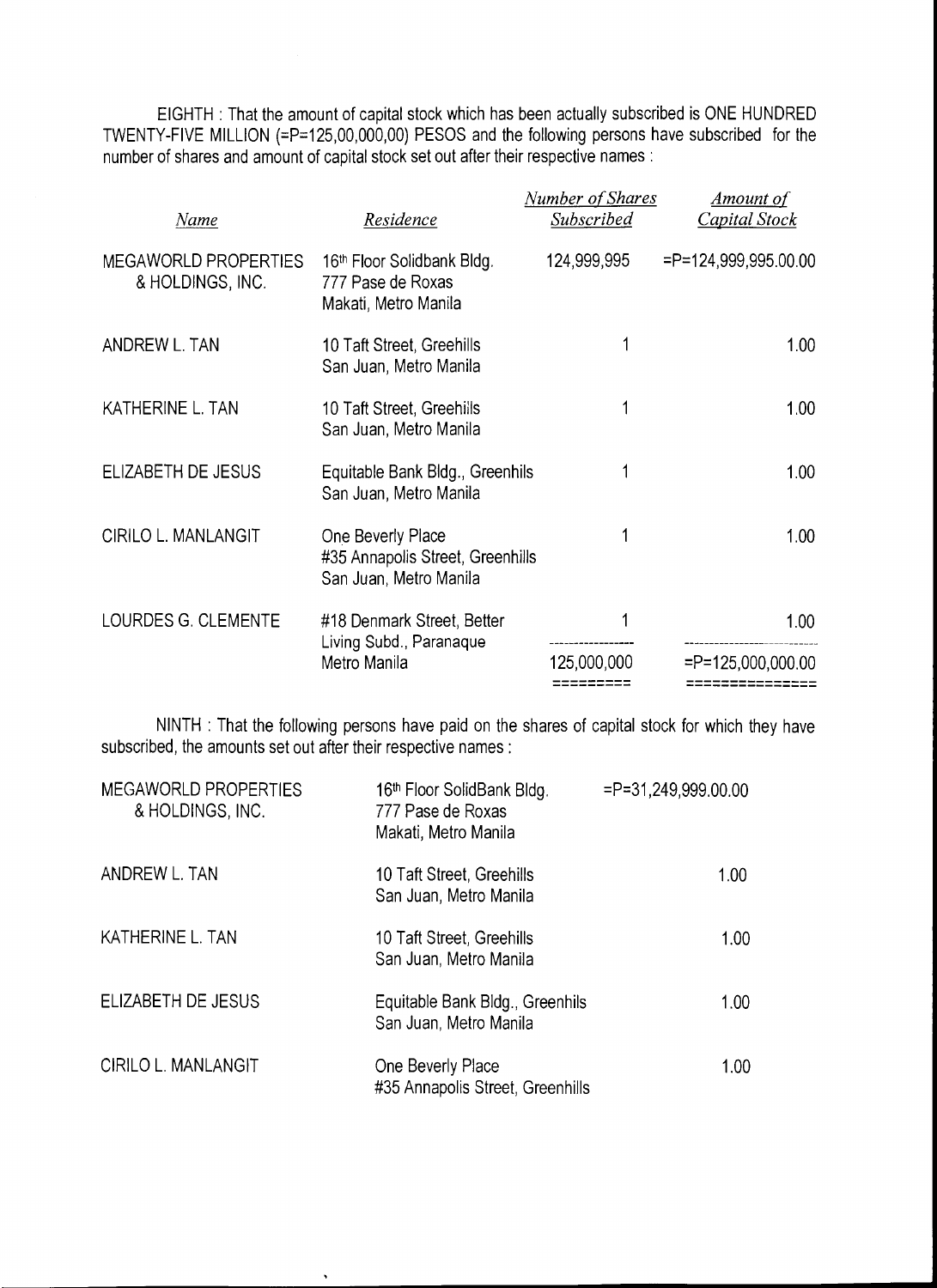San Juan, Metro Manila

LOURDES G. CLEMENTE #18 Denmark Street, Better 1.00 Living Subd., Paranaque Metro Manila **Total - =P=1,250,004.00** ------------- -------------

TENTH :That ANDREW L. TAN has been elected Treasurer of the *Corporation,* to act as such until his successor is duly elected and qualified in accordance with the By-Laws, and that as such Treasurer, he has been authorized to receive for the *Corporation* and to receive in its name for all the subscriptions paid by the said subscribers.

ELEVENTH : Directors and all other officers of said *Corporation* shall receive such compensation as the stockholders and the Board of Directors may provide, respectively.

TWELFTH : That no transfer of stock or interest which will reduce the ownership of Filipino citizens to less than the required percentage of the capital stock shall be allowed to be recorded in the proper books of the *Corporation* and that this restriction shall be indicated in all the stock certificates issued by the *Corporation.* Furthermore, all stockholders shall not enjoy any pre-emptive right to subscribe to any issue or disposition of shares of any class of the *Corporation. (Amended as of April 3, 1995)* 

IN WITNESS WHEREOF, we have hereunto set our hands this 15<sup>th</sup> day of June 1994 at Makati, Metro Manila, Philippines.

*(Sgd.)* ANDREW L. TAN - spouses - *(Sgd.)* KATHERINE L. TAN

*(Sgd.)* ELIZABETH DE JESUS *(Sgd.)* CIRILO L. MANLANGIT

*(Sgd.)* LOURDES G. CLEMENTE

Signed in the presence of :

*(Sgd.)* R. D. Siatela *(Sgd.)* J. G. Dinglasan